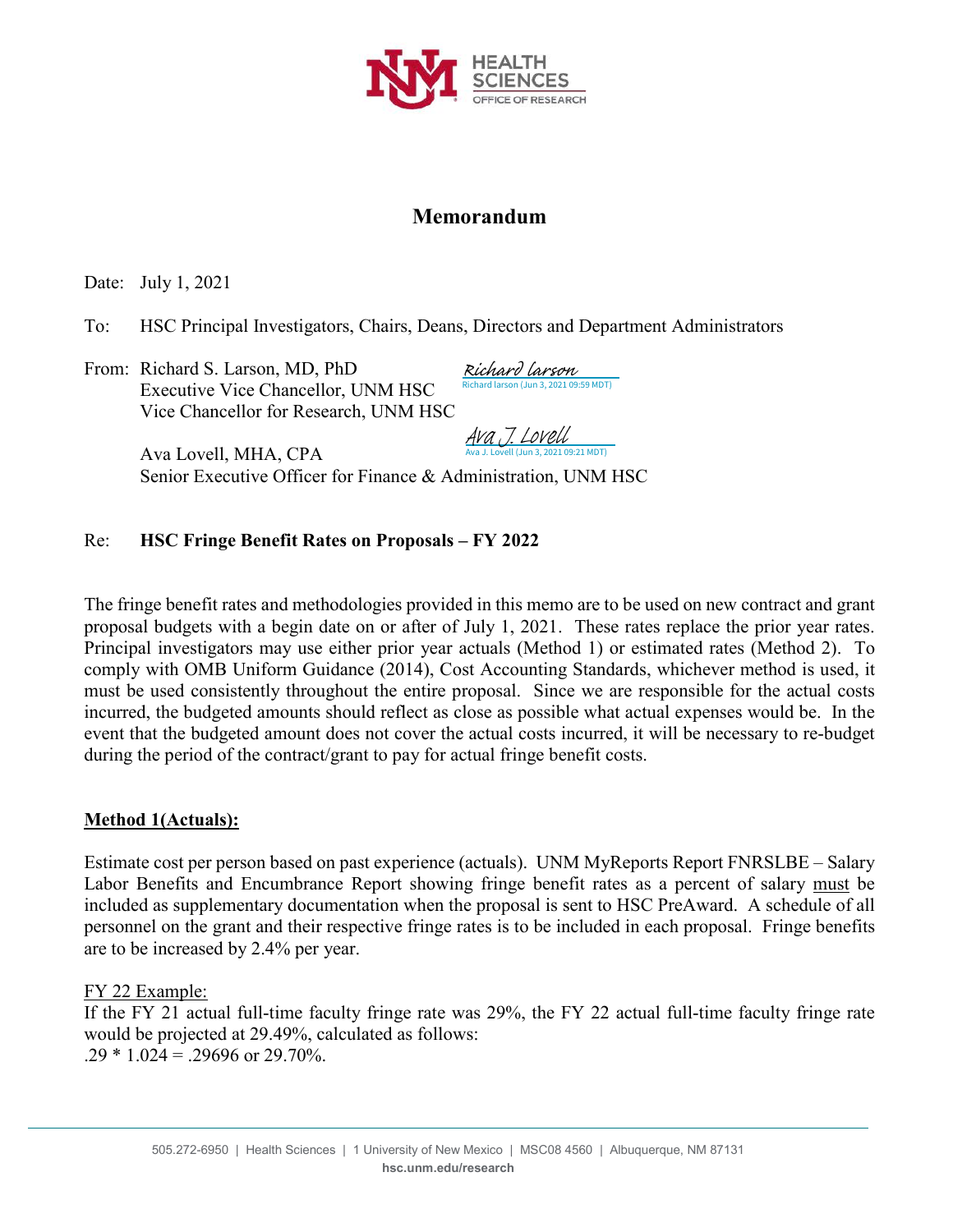To: HSC PIs, Chairs, Deans, Directors and Department Administrators From: Richard S. Larson, MD, PhD, and Ava Lovell, MHA, CPA RE: HSC Fringe Benefit Rates on Proposals – FY 2022 July 1, 2021 Page 2 of 2

#### **Method 2 (Estimates):**

The fringe benefit rates below assume a 5.0% group insurance rate increase each year, FY 23 – FY 26, for eligible employees.

|                                                | FY 22                                                         | FY 23    | FY 24    | FY 25    | FY 26*   |
|------------------------------------------------|---------------------------------------------------------------|----------|----------|----------|----------|
| <b>Faculty</b> .50 FTE and above               | 29.00%                                                        | 30.20%   | 31.40%   | 31.60%   | 31.80%   |
| Staff .50 FTE and above                        | 35.00%                                                        | 36.40%   | 37.80%   | 38.20%   | 38.60%   |
| Part-time Faculty and Staff, .25 - .49 FTE     | 22.00%                                                        | 22.00%   | 22.00%   | 22.00%   | 22.00%   |
| Part-time Faculty and Staff, less than .25 FTE | 22.00%                                                        | 22.00%   | 22.00%   | 22.00%   | 22.00%   |
| Summer salary only                             | 22.00%                                                        | 22.00%   | 22.00%   | 22.00%   | 22.00%   |
| <b>Postdoctoral Fellows</b>                    | 24.00%                                                        | 24.20%   | 24.40%   | 24.60%   | 24.80%   |
| Housestaff                                     | ---------- Obtain rates from the GME Office ----------        |          |          |          |          |
| Undergraduate Students                         | $1.00\%$                                                      | $1.00\%$ | $1.00\%$ | $1.00\%$ | $1.00\%$ |
| <b>Graduate Students</b>                       | -------------------- $1.0\%$ + Insurance -------------------- |          |          |          |          |
| Temporary Employees (if total work $> 520$     | 22.00%                                                        | 22.00%   | 22.00%   | 22.00%   | 22.00%   |
| hours)                                         |                                                               |          |          |          |          |

*Tuition for Research Assistants should be a separate line item.*

**\***Proposals exceeding FY26 will continue to use FY26 rates.

\*\* Detailed breakout of FY22 Faculty and Staff fringe rates can be provided upon request.

Note on Insurance:

For Research Assistants (RA) and Project Assistants (PA) working >.25 FTE, health insurance should be budgeted as follows for either method (student insurance projected to increase 15% per year from FY22):

|               | FY22    | FY23    | FY24    | FY25    | FY26    |
|---------------|---------|---------|---------|---------|---------|
| Fall          | \$1,466 | \$1,686 | \$1,939 | \$2,230 | \$2,564 |
| Spring/Summer | \$2,053 | \$2,361 | \$2,715 | \$3,122 | \$3,590 |
| Summer Only   | \$880   | \$1,012 | \$1,163 | \$1,338 | \$1,539 |